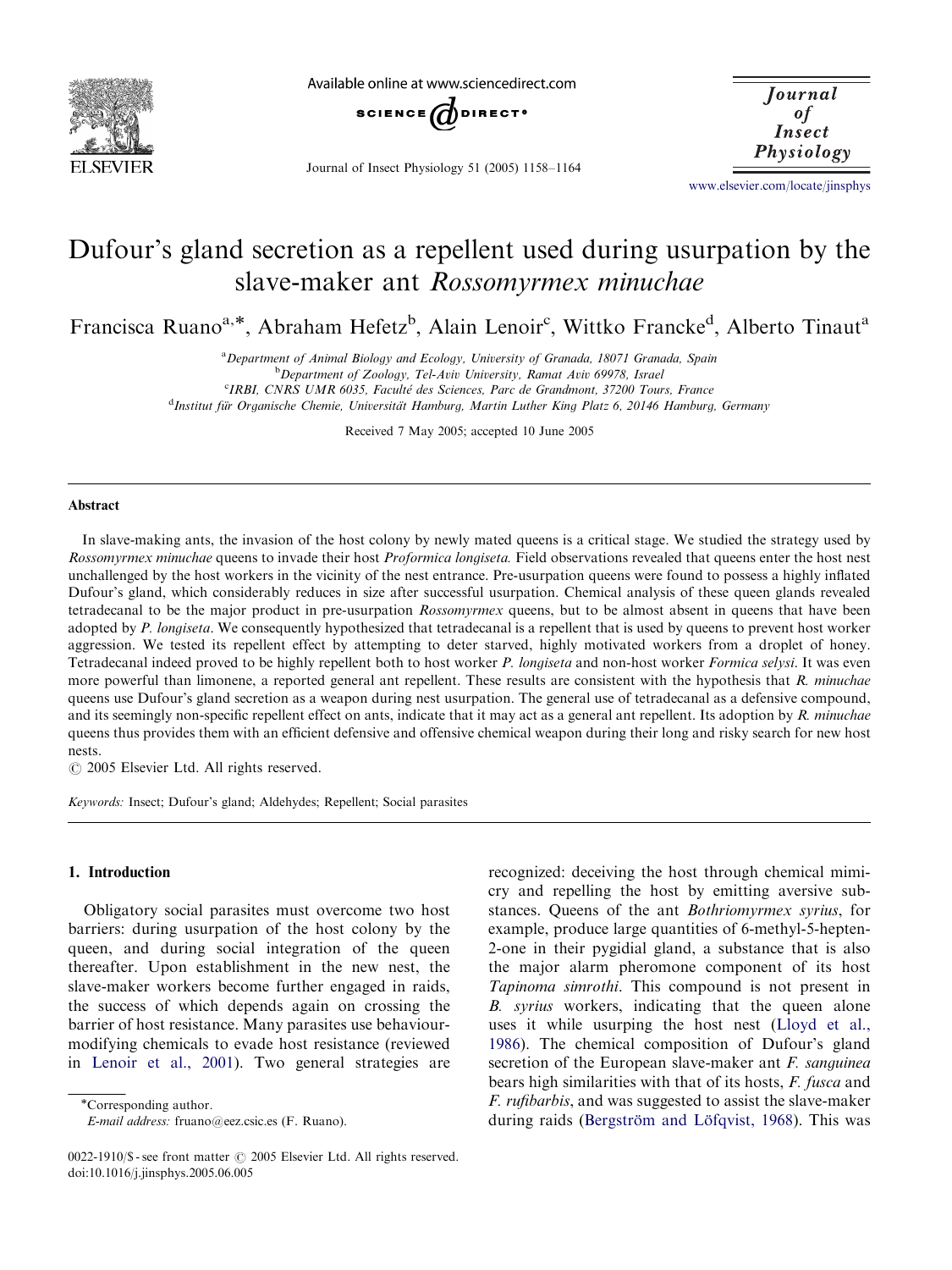experimentally shown a few years later in  $F$ . sanguinearly population in North America, where it parasitizes F. subsericea and was termed the ''propaganda pheromone'' ([Regnier and Wilson, 1971](#page-6-0)). Similar use of a ''propaganda pheromone'' was also shown in behavioural studies of the slave-maker ant Harpagoxenus sublaevis in its raids on its host species Leptothorax acervorum ([Allies et al., 1986\)](#page-6-0). A later study of Dufour's gland chemistry in both the slave-maker and the host ([Ollett et al. \(1987\)](#page-6-0) for H. sublaevis and [Ali et al. \(1987\)](#page-6-0) for *L. acervorum*) revealed that both possess heptadecadiene and heptadecene as major constituents, suggesting that these are the basis for the successful mimicry.

The second strategy used by slave-maker ants is the use of repellents to prevent or nullify host aggression during nest usurpation by the slave-maker queen, or during raids by her workers. The thief ant Solenopsis (Diploroptrum) fugax uses 5-butyl-2-heptylpyrrolidine, released from the poison gland during raids against other ant species ([Blum et al., 1980\)](#page-6-0). Dufour's gland secretion is used by queens of the slave-maker species Polyergus breviceps and P. rufescens as a source of offensive chemicals that decrease the aggressive response of the host Formica workers during usurpation ([Topoff](#page-6-0) [and Zimmerli, 1993](#page-6-0); [D'Ettorre et al., 2000](#page-6-0); [Mori et al.,](#page-6-0) [2000](#page-6-0); [Visicchio et al., 2000](#page-6-0)). Accordingly, the gland reveals hypertrophy in pre-usurpation queens, but decreases in volume shortly after she has successfully invaded the host colony and been adopted by its resident workers. The social parasite ant Leptothorax kutteri also uses a hypertrophied Dufour's gland as a source of effective repellent during nest usurpation ([Allies et al.,](#page-6-0) [1986](#page-6-0)), but the chemical structures of the relevant compounds are still unknown. The bumblebee social parasite Bombus (Psithyrus) norvegicus seems to use the same strategy when invading nests of B. hypnorum. In its enlarged Dufour's glands it produces dodecyl acetate that has a strong repellent effect on workers of the host ([Zimma et al., 2003](#page-6-0)).

In the present study we explored the role of Dufour's gland secretion in host-nest usurpation by queens of the slave-maker ant Rossomyrmex minuchae. This is a rare, endemic species that occurs in the high mountains of the Sierra Nevada in Spain, where it specifically parasitizes nests of Proformica longiseta [\(Ruano, 2000](#page-6-0); [Ruano and](#page-6-0) [Tinaut, 1999, 2005\)](#page-6-0). Mated queens disperse solitarily in search of a new host nest, a process that may take several hours. During this period, the queen is theoretically exposed to high predation risks as well as aggressive defence by host workers when she attempts to usurp their nest. Nevertheless, field observations during the process of usurpation revealed that the usurping queen is able to penetrate the host's nest unchallenged, despite the presence of host workers near the nest entrance. Dissection of queens before usurpation revealed an extraordinarily inflated Dufour's gland.

We analysed the glandular secretion and tested the hypothesis that it contains a repellent that is used to deter and pacify workers during nest usurpation.

#### 2. Material and methods

#### 2.1. Ants

P. longiseta and R. minuchae were collected in Sierra Nevada National Park (Granada, Spain). Queens of R. minuchae before usurpation ( $n = 6$ ) were collected as they exited their natal nest, and those after usurpation  $(n = 2)$  were excavated from parasitized *P. longiseta*, between 1998 and 2001 (R. minuchae is a scarce and protected species, included in the IUCN Red List of Animals in Danger of Extinction). Fragments of 12 nonparasitized colonies of P. longiseta were collected from various sites at the Sierra Nevada Park in June 2003 and 2004 and kept in the laboratory until the experiments. Formica selysi were obtained from laboratory colonies, originally collected in Morillon, Haute-Savoie, French Alps.

#### 2.2. Chemical analyses and synthesis

For chemical analyses, Dufour's glands from various castes and species were cleanly dissected under water and extracted with pentane. An aliquot was analysed by GC/MS (GC 8000 linked to a quadrupole mass spectrometer MD 800—Fisons Instruments, Mainz, Germany) using a DB1 fused silica capillary column (25 m; 0,25 mm id, 0.25  $\mu$ m film thickness, J & W-Scientific) that was temperature programmed from 60 °C (5 min hold) to 320 °C at 5 °C/min. Helium served as the carrier gas. Structure elucidation was achieved by comparison with published mass spectra ([McLafferty](#page-6-0) [and Stauffer, 1989](#page-6-0); [Doolittle et al., 1995\)](#page-6-0). Positions and configurations of double bonds in unsaturated compounds were not determined. Quantification of the glandular secretion was performed under the above conditions after adding  $80 \mu$ g of 2-decenal as an internal standard to each sample.

Commercially available tetradecanal is largely represented by its trimer, which cannot easily be hydrolysed to yield the pure monomer. Therefore, tetradecanal was synthesized starting from 1-pentadecene (Aldrich) by ozonolysis in methanol ([Razumovskii and Zaikov, 1984\)](#page-6-0). The resulting tetradecanal was purified by column chromatography on silica (Merck 60, 230–400 mesh) using hexane/ethylacetate. The overall yield was 90%, and the purity of the product was 99.5%, as proven by  $GC/MS$  [\(McLafferty and Stauffer, 1989\)](#page-6-0) as well as <sup>1</sup>H NMR spectra and  ${}^{13}$ C NMR spectra.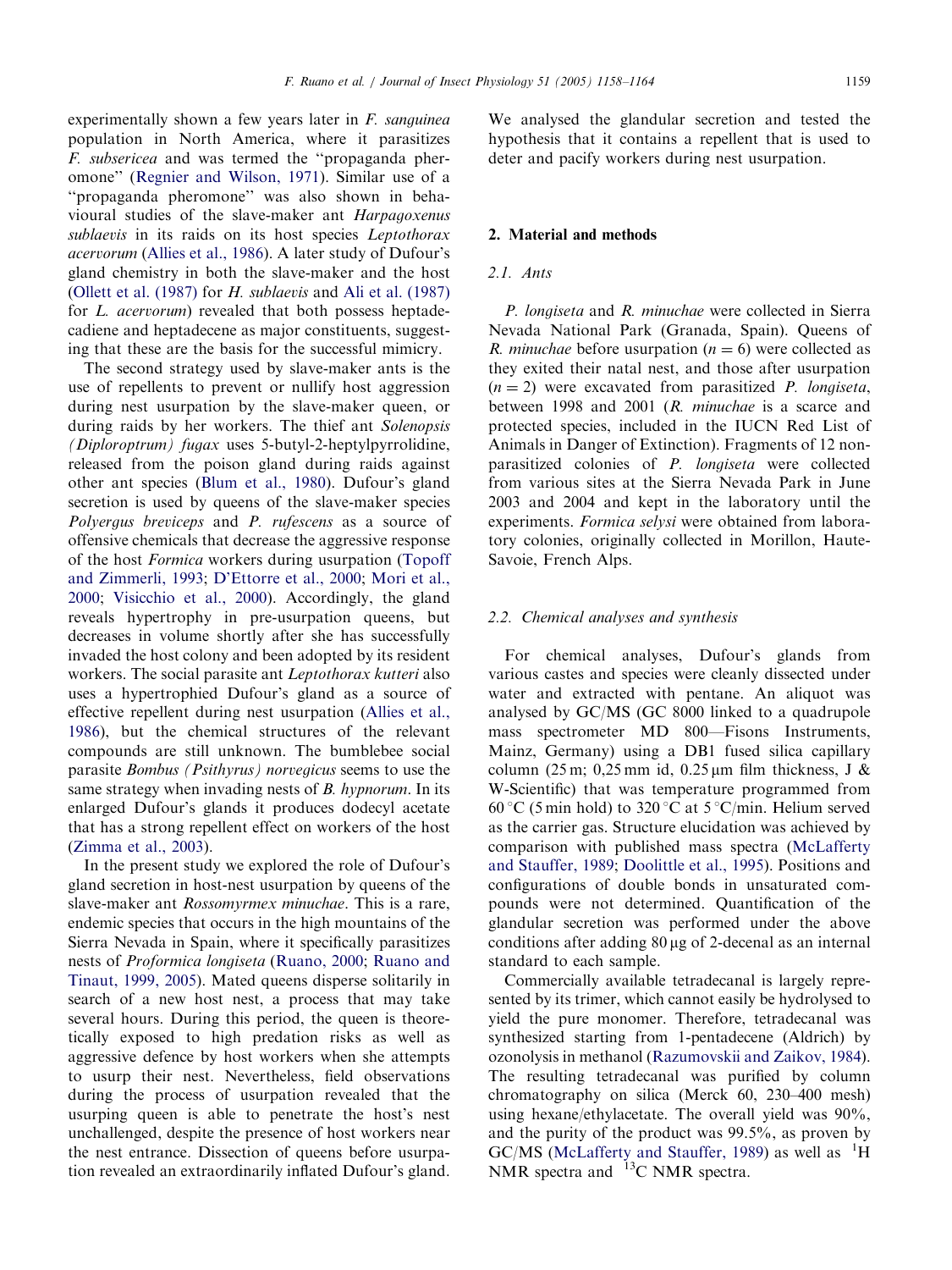# 2.3. Repellence tests

The repellence tests were conducted according to a previously published protocol [\(D'Ettorre et al., 2000\)](#page-6-0). Briefly, starved ants were offered a droplet of honey on a glass coverslip  $(2 \text{ cm} \times 2 \text{ cm})$ ; feeding slide) in a neutral arena (Petri dish, 9 cm diameter). The bottom of the dish was covered with filter paper, which was changed after each test. The coverslip was evenly applied with  $10 \mu l$  of the treatment solution or pentane as solvent control, onto which the honey droplet was deposited. Treatment solutions included various concentrations of either tetradecanal (the major constituent of Dufour's gland secretion of Rossomyrmex queens) or a racemic mixture of limonene, a known ant repellent ([Honda, 1983;](#page-6-0) [Scheffrahn et al., 1987](#page-6-0)) that was used for validating our repellence test.

Before each test, the ants were placed in a glass tube within the arena for 1 min to acclimate, and removing the glass tube started the test. We recorded the time elapsed until the ant reached and imbibed the droplet (latency to feeding), which served as the repellence criterion. If the ant did not feed on the honey within 2 min, it was re-exposed to a new, non-treated honey droplet to verify its starved status. Ants that did not feed the second time were discarded. Most of the experiments were performed blind: the person observing the behaviour was not aware of the type of treatment. A total of 333 tests were performed with P. longiseta originating from 12 different colonies, of which only 20% of the ants were discarded as non-starved. For F. selysi, 198 tests were performed using ants from four colonies, none of which were discarded as non-starved.

Colonies of P. longiseta contain many replete-workers that store sugar in their abdomen, which they regurgitate in times of need ([Bernard, 1975\)](#page-6-0). The colonies were therefore starved for as long as 1 week before the test to assure food shortage in the colony. To further assure starvation we isolated groups of ants (medium size non-replete) from these colonies 2 days before the test in a Petri dish with moistened filter paper only. The colonies of F. selysi were starved for 3 days only.

Statistical analyses were made using Kruskal–Wallis test on the medians because the ants that did not reach the food were given an arbitrary score of 120 s, the duration of the observation. Multiple post-hoc comparison tests between groups were also made with Kruskal–Wallis (Statistica $\overline{B}$  software).

## 3. Results

## 3.1. Chemistry

Dufour's gland in R. *minuchae* queens before usurpation revealed hypertrophy; the glandular secretion was composed of a series of aliphatic aldehydes of which tetradecanal represented the major constituent  $(617 \pm 244 \,\mu g$  tetradecanal/gland (mean  $\pm SD$ ,  $n = 6$ ) over 80% of the secretion) followed by dodecanal and minor amounts of higher molecular weight aldehydes. These were accompanied by mostly unsaturated hydrocarbons of which heneicosene dominated (Fig. 1A). There were no apparent qualitative or quantitative differences between virgin and mated queens before usurpation, but the low sample size did not allow for statistical comparison. In contrast, the gland volumes in queens after usurpation were greatly reduced, and showed a considerably altered composition of volatiles. The aldehydes had almost disappeared, together with a dramatic decrease in the amount of tetradecanal (Fig. 1B). In these post-usurpation queens the secretion was dominated by hydrocarbons, including a series of alkenes (nonadecene to hentriacontene) of which heneicosene was the major compound. The contents of the Dufour's gland in workers resembled that of queens after usurpation, being mostly comprised of hydrocarbons, with only minor amounts of tetradecanal. The workers differed from the queen in possessing alkanes (with tricosane dominating) rather than alkenes as the major hydrocarbons. Although the hydrocarbon composition of the glandular exudates bore some similarities to cuticular hydrocarbons (A. Hefetz, unpublished data), it was not identical. Furthermore, the glands were cleanly dissected without any traces of cuticle (except for the cuticular intima enveloping the glandular reservoir), supporting the glandular origin of these hydrocarbons. Analysis of Dufour's gland secretions of queens and workers of P. longiseta revealed similar patterns of low-molecular weight hydrocarbons, among which tridecane, 3-methyltridecane and pentadecane constituted major compounds ([Fig. 2A and B\)](#page-4-0). No

Fig. 1. Gas chromatograms of Dufour's gland secretions of Rossomyrmex minuchae queens before (A) and after (B) usurpation of its host Proformica longiseta. Peak numbers: compounds in bold characters are quasi-specific to queens before usurpation; compounds in italics are quasi-specific to queens after usurpation. 1: tridecane, 2: dodecanal, 3: 2-tridecanone, 4: tridecanal, 5: tetradecanal, 6: 2-pentadecanone, 7: pentadecanal, 8: heptadecane, 9: tetradecanoic acid, 10: hexadecanal, 11: nonadecene, 12: nonadecane, 13: eicosene, 14: octadecenal, 15: eicosane, 16: terpene, 17: heinecosene, 18: heinecosane, 19: 9-+11-methylheneicosane, 20: docosene, 21: docosane, 22: tricosene (two isomers), 23: tricosane, 24: 7-+9-+11-methyltricosane, 25: 5-methyltricosane, 26: tetracosene, 27: tetracosane, 28: docosenal, 29: pentacosene (two isomers), 30: pentacosane, 31: 11-+13-methylpentacosane, 32: 5-methylpentacosane, 33: 3-methylpentacosane, 34: hexacosene, 35: tetracosenal, 36: heptacosene, 37: heptacosane, 38: 11-+13-methylheptacosane, 39: 5-methylheptacosane, 40: 3-methylheptacosane, 41: 4-methyloctacosane, 42: nonacosene, 43: 4,10-dimethyloctacosane, 44: nonacosane, 45: 13-+15 methylnonacosane, 46: 9-methylnonacosane, 47: 7-methylnonacosane, 48: 3-methylnonacosane, 49: triacontane, 50: 10-+12-methyltriacontane, 51: 8,14 dimethyltriacontane, 52: hentriacontene, 53:hentriacontane, 54: 9,11-dimethylhentriacontane.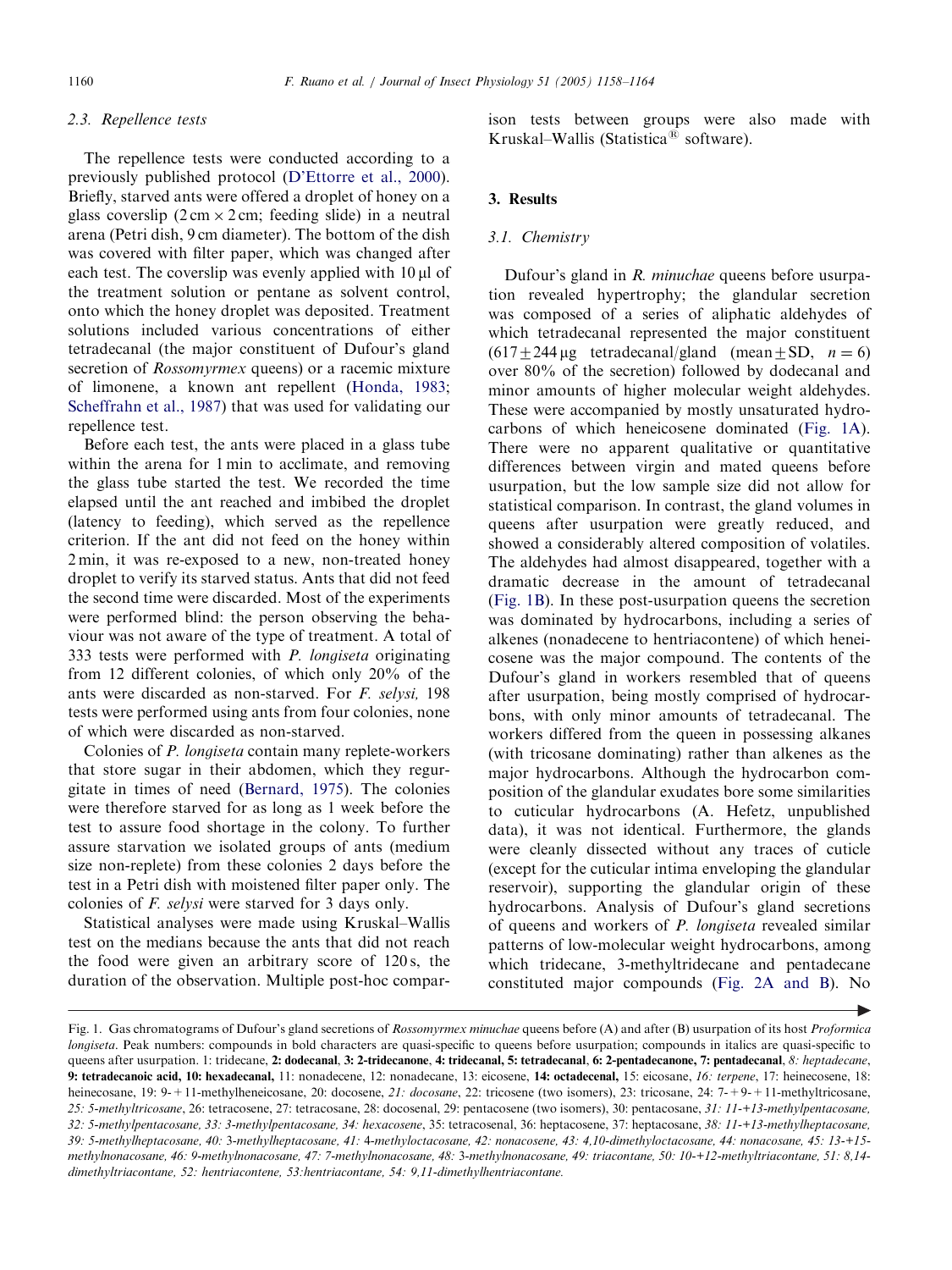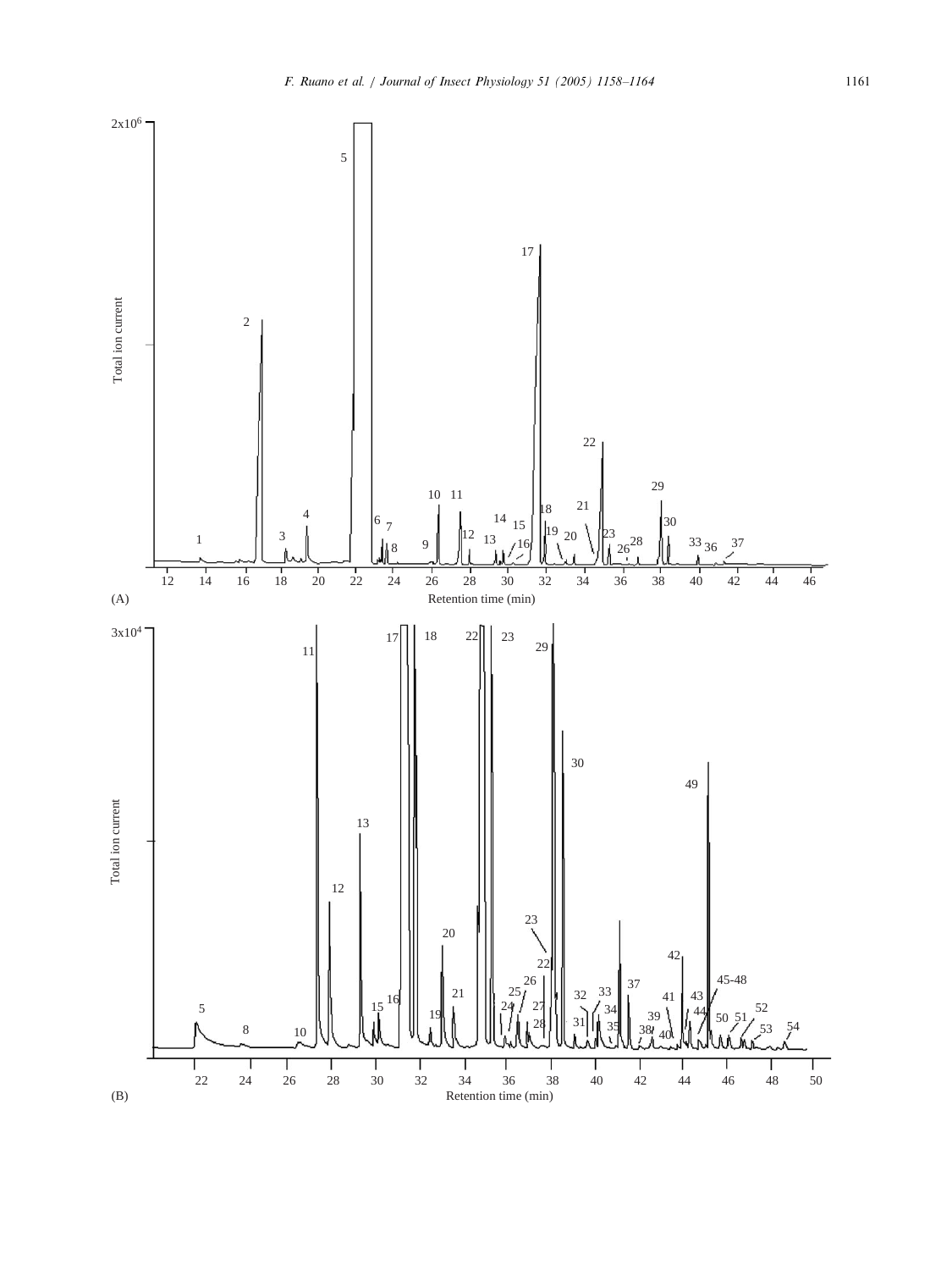

Fig. 2. Gas chromatograms of Dufour's gland secretions of workers (A) and queens (B) of *Proformica longiseta*. Peak numbers: 1: tridecane, 2: 7-methyltridecane, 3: 5-methyltridecane, 4: 3-methyltridecane, 5: tetradecane, 6: 4-methyltetradecane, 7: 2-methyltetradecane, 8: pentadecane, 9: 7-methylpentadecane, 10: 5-methylpentadecane, 11: 3-methylpentadecane.

traces of aldehydes, characteristic of R. minuchae queens, were found.

#### 3.2. Repellence tests

P. longiseta workers in the control tests reached the honey droplet slide in 25.5 s (median) and started feeding ([Table 1\)](#page-5-0). As there were no differences in the reaction to tetradecanal between the various nests, the results were pooled. The feeding slides treated with high concentrations of tetradecanal (between  $30 \mu g / \mu l$  (1/2) gland equivalent) and  $500 \text{ ng}/\text{m}$  (1/120 gland equivalent)) were extremely repellent; most of the ants approached the honey droplet, but avoided contact. When reaching the treated slide the ants frequently retreated rapidly and cleaned their antennae. On several occasions when the ants walked on the tetradecanal treated glass at these high concentrations, they remained immobile, appearing anaesthetized for long periods (up to 10 min). At a concentration of  $10 \text{ ng}/\mu$  (1/6000 gland equivalents;  $0.25$  ng/mm<sup>2</sup>) tetradecanal was still significantly more repellent than the control (45% of the ants did not reach the honey), but the reaction of the ants was not so violently repulsive. At a concentration of  $1 \text{ ng/}\mu 1$  (0.025 ng/mm<sup>2</sup>) their reaction did not significantly differ from that towards the pentane control

 $(P = 1)$ , but 30% of the ants still avoided the substance barrier.

To verify whether the repellent effect of tetradecanal is specific to P. longiseta, we also tested workers of F. selysi. These workers were more mobile and reached the honey droplet within 8 s. However, they were also repelled by tetradecanal at a threshold level that was identical to that of *P. longiseta*:  $1 \text{ ng}/\text{ul}$  ([Table 1](#page-5-0), *P* = 1).

Racemic limonene was highly repellent to both P. longiseta and F. selysi, with a threshold of  $50 \text{ ng}/\text{m}$ ([Table 1](#page-5-0),  $P = 1$ ).

#### 4. Discussion

Host-nest usurpation and killing of the resident host queen is an obligatory step in nest foundation of the slave-making ant R. minuchae. Recently mated queens exit the nest solitarily in search of a new host nest ([Ruano and Tinaut, 2005\)](#page-6-0), and are therefore exposed both to predation and antagonism by the host workers. The means by which the queen protects herself is by employing a powerful repellent, produced by the Dufour's gland. Queens before usurpation contain extraordinarily large amounts of tetradecanal in this gland  $(\sim 600 \,\mu$ g), while glands of queens that have successfully usurped a nest, or those of workers, contain

<span id="page-4-0"></span>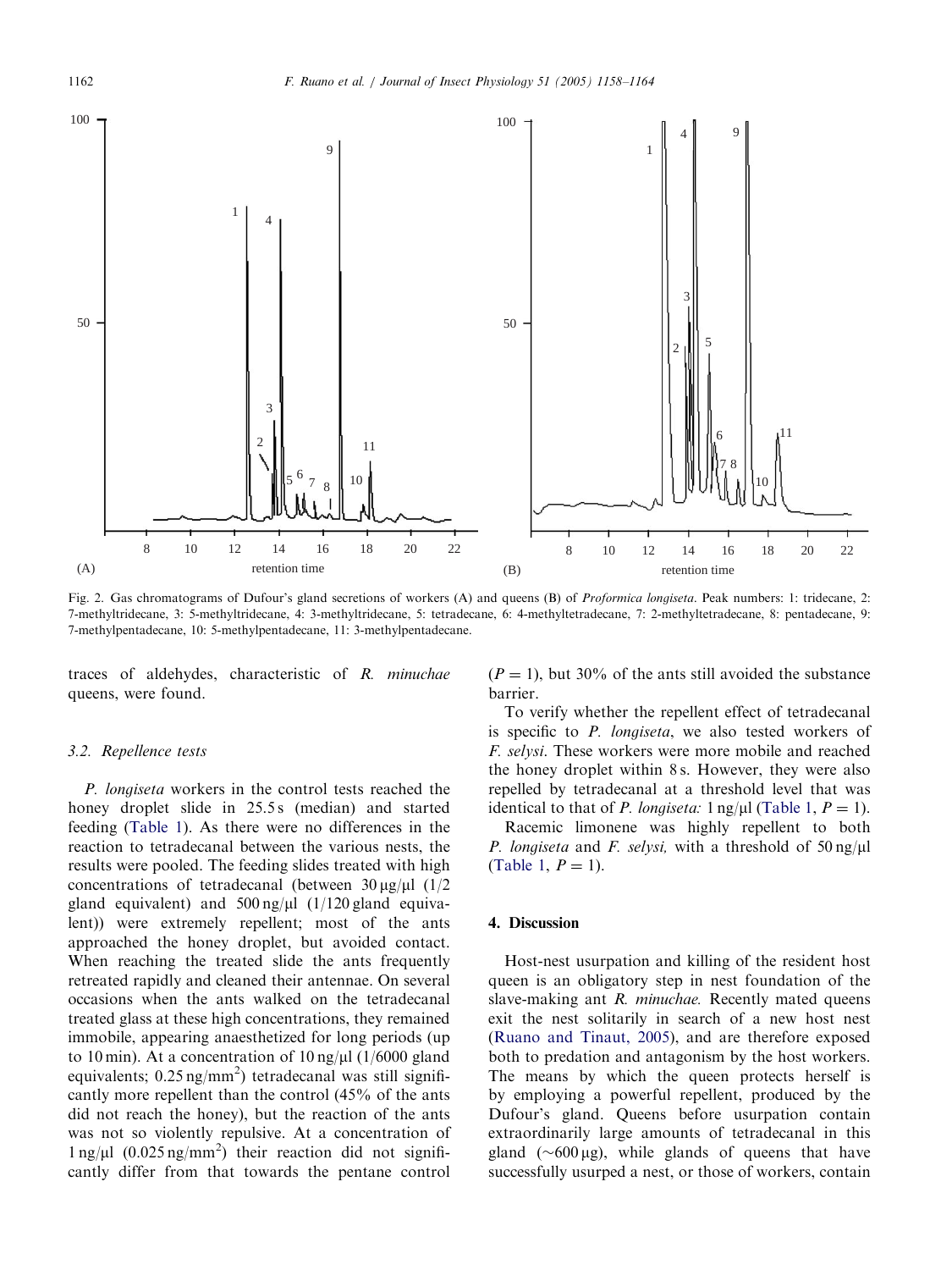<span id="page-5-0"></span>Table 1

| Treatment              | Gland<br>equivalent | Proformica longiseta                             |                                     |                  |        | Formica selysi                                   |                                     |                  |        |
|------------------------|---------------------|--------------------------------------------------|-------------------------------------|------------------|--------|--------------------------------------------------|-------------------------------------|------------------|--------|
|                        |                     | Elapsed<br>time before<br>feeding (s;<br>median) | Confidence<br>limit<br>$(25 - 75%)$ | $\boldsymbol{n}$ | $P^*$  | Elapsed<br>time before<br>feeding (s;<br>median) | Confidence<br>limit<br>$(25 - 75%)$ | $\boldsymbol{n}$ | $P^*$  |
| Pentane                |                     | 25.5                                             | $7.25 - 68.75$                      | 74               |        | 8                                                | $5 - 13.25$                         | 36               |        |
| Tetradecanal $(ng/µl)$ |                     |                                                  |                                     |                  |        |                                                  |                                     |                  |        |
| 30,000                 | 1/2                 | 120                                              | $87 - 120$                          | 29               | 0.0003 |                                                  |                                     |                  |        |
| 10,000                 | 1/6                 | 120                                              | $77.5 - 120$                        | 20               | 0.0001 |                                                  |                                     |                  |        |
| 1000                   | 1/60                | 120                                              | $28.5 - 120$                        | 42               | 0.0000 |                                                  |                                     |                  |        |
| 500                    | 1/120               | 120                                              | $120 - 120$                         | 20               | 0.0000 |                                                  |                                     |                  |        |
| 100                    | 1/600               | 116                                              | $43.5 - 120$                        | 27               | 0.0142 | 120                                              | $22.5 - 120$                        | 36               | 0.0000 |
| 10                     | 1/6000              | 92                                               | $27 - 120$                          | 40               | 0.0269 | 35.5                                             | $10.25 - 120$                       | 25               | 0.0040 |
|                        | 1/60,000            | 45.5                                             | $8.75 - 120$                        | 40               | 1 (NS) | 21.5                                             | $9.75 - 73.75$                      | 27               | 1 (NS) |
| Limonene $(ng/µl)$     |                     |                                                  |                                     |                  |        |                                                  |                                     |                  |        |
| Pure                   |                     | 120                                              | $120 - 120$                         | 18               | 0.0000 | 120                                              | $120 - 120$                         | 10               | 0.0000 |
| 1000                   |                     |                                                  |                                     |                  |        | 84                                               | $26.75 - 120$                       | 40               | 0.0210 |
| 50                     |                     | 50                                               | $16 - 100$                          | 23               | 1 (NS) | 13.5                                             | $4.75 - 31.25$                      | 24               | 1 (NS) |

Elapsed time before feeding of starved Proformica longiseta and Formica selysi workers, to a drop of honey encircled by tetradecanal, limonene or pentane

Kruskal–Wallis test, for *Proformica* and *Formica P* < 0.000. \* Pair-wise comparisons with pentane.

only small quantities of this substance. We believe that this small amount of tetradecanal in these latter queens represents the residue of non-ejected secretion during usurpation, or a considerably reduced biosynthesis. In this study we tested the hypothesis that tetradecanal is a potential repellent against host workers. In our bioassay we attempted to repel highly starved, and therefore motivated, ants from a drop of honey. Under these conditions, tetradecanal was shown to be a powerful repellent against host worker P. longiseta, as well as against non-host worker F. selysi. Although the present study was limited to only two species, the results suggest that tetradecanal might constitute a general insect repellent. The host workers are apparently very sensitive to this substance, with its threshold repellent effect being 10 ng/ $\mu$ l (equivalent to 0.25 ng/mm<sup>2</sup> in our experiment). This comprises 1:6000 of the amount found in the gland, more than sufficient both for deterring potential predators and defending host workers. This result is consistent with field observations that searching females experience low predation rates, despite long search periods [\(Ruano, 2000\)](#page-6-0), and that host workers ignore usurping females, which enter the host nest through the main nest-entrance unchallenged (Ruano, unpublished observations). Interestingly, it was observed that at high concentration tetradecanal had an anaesthetic effect on P. longiseta workers, which may explain why the ants remain immobile even when the queen enters the host nest. Tetradecanal was even more effective than limonene, reported as a general insect repellent [\(Wood](#page-6-0)

[et al., 2000](#page-6-0)), specifically as an ant repellent [\(Honda,](#page-6-0) [1983](#page-6-0); [Scheffrahn et al., 1987](#page-6-0); [D'Ettorre et al., 2000](#page-6-0)) or even as an insecticide ([Quilico et al., 1960\)](#page-6-0). This not only validates our bioassay, but also underlines the repellent potency of tetradecanal.

Tetradecanal seems to be widely used as a defensive secretion in insects. It was isolated from secretions of hemipterans, beetles and cockroaches ([Blum, 1981](#page-6-0)). In ants it has been found in the Dufour's gland of Pristomyrmex, where its role is unknown ([Billen et al.,](#page-6-0) [2000](#page-6-0)). Its wide use as a defensive secretion and its powerful repellent effect on both a host and non-host species lend credence to the hypothesis that tetradecanal may be a general ant repellent, adopted by R. minuchae queens as an offensive weapon during usurpation. The copious amount produced, reflecting a large energetic cost, seems to be essential since  $R$ . *minuchae* queens, unlike for example *Polyergus*, do not usurp new nest during raids, and therefore lack the protective cover of the raiding workers. The fact that different slave-maker ants use different chemical arsenals in order to deter their hosts indicates a convergent evolution of this character in the formicine parasites.

## Acknowledgements

We thank Xim Cerdá for comments on the manuscript, and Hannah Reynolds and Naomi Paz for English editing. We thank the authorities of the